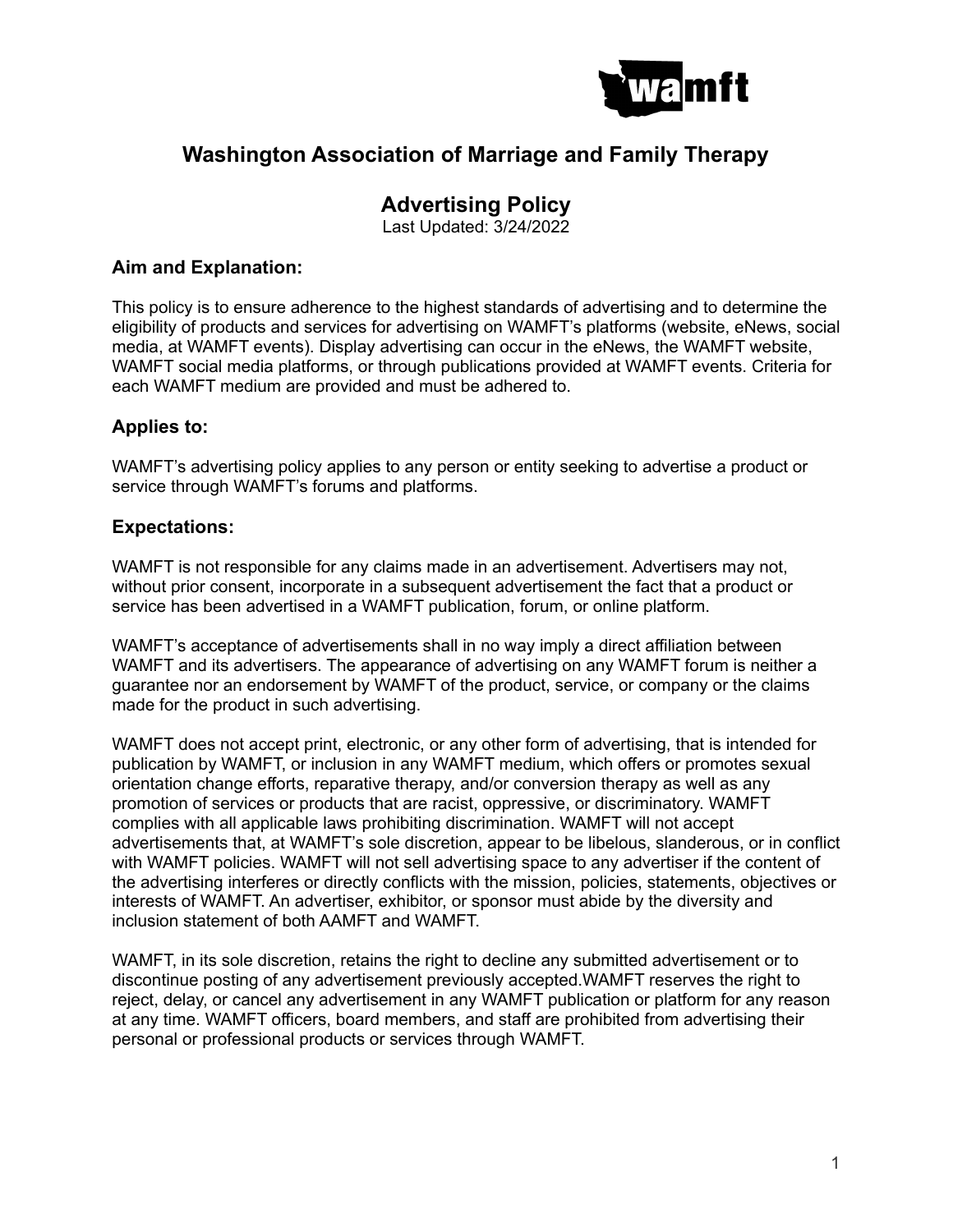

**Payment.** Unless otherwise stated on the order form, all advertisements must be paid at least 30 days prior to the run of your advertisement. Checks, Visa, MasterCard, American Express, are all acceptable forms of payment. Payment shall be made in US currency. Payment for any additional costs incurred by WAMFT must be paid 15 days from the invoice date. WAMFT reserves the right to refuse any new order from delinquent advertisers. Rates are subject to change without notification.

**Refunds on Advertisements.** There are no refunds for ads that have already appeared in an WAMFT publication, social media platform, or website.

**Cancellations or Changes.** Cancellations or changes must be submitted in writing. Cancellations or changes to the ad content must be submitted 30 days prior to the date upon which the ad content is due.

**Indemnification.** The advertiser shall indemnify and hold harmless WAMFT and its publications from and against any and all claims, damages, losses and liabilities, including reasonable attorney's fees and costs, arising out of the public

#### **If these procedures are not followed:**

Should any aspects of the policy not be heeded, the advertisement will be removed immediately from all WAMFT platforms. Violation of the advertising policy could result in the termination of the advertising relationship.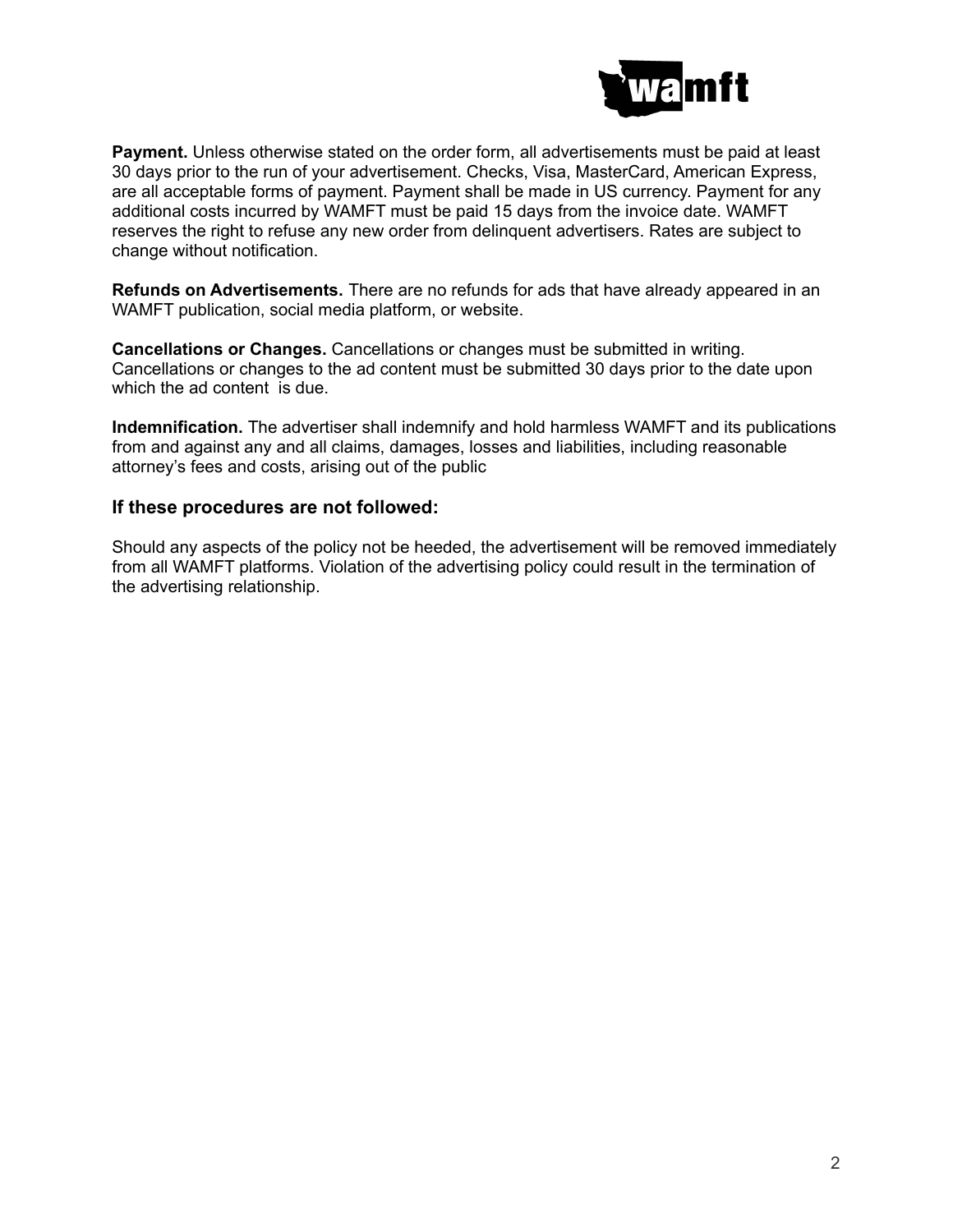

## **WAMFT Advertising Guidelines**

### **Display Ads (Social Media, eNews, Email, Website)**

Display ads should be submitted according to the criteria specified for each ad type indicated below. To determine size correctly, measure ad from outside border to outside border. A compressed file can be sent to [wamft@wamft.org.](mailto:wamft@wamft.org)

## **Circulation**

Our organization maintains membership numbers of 900 - 975 throughout the year.

## **Discounts for Display Ads**

**Member & MFT Educational Institutions.** WAMFT members will receive a discounted advertising rate for display ads. Educational institutions offering an LMFT program will receive the member discount for display ads. To qualify for this discount, WAMFT membership or program verification will be confirmed.

**Those serving marginalized groups (Black, Indigenous, People of Color, LGBTQIA2+, military, and hearing, visually, & physically challenged persons).** Non-profits, researchers, businesses and government agencies serving marginalized persons as well as individuals who identify as a member of one or more of these groups (WAMFT members or non-members) will receive a discount on all types of advertising.

**WAMFT CE Certification Recipients.** Individuals or entities (WAMFT members or non-members) who have been approved by WAMFT to issue CEs for their event will receive a discount for all types of advertising. To qualify for this discount, the WAMFT CE authorization must have been issued within the past six months and the discount only applies for display ads that pertain to the CE event(s).

**Multiple-Display Ads.** Discounts are available for multiple ads purchased by WAMFT members or non-members. To qualify for the multiple ad discount, payment for all ad types (email, social media, website) must be received by the deadline of the first ad type.

### **Payment for Display Ads**

Payment MUST accompany display ads. Ads submitted without payment will not be published. WAMFT does not give agency discounts. Advertising rates are subject to change without notice. WAMFT advertising is non-commissionable.

### **Deadlines**

**Social Media, Email, & Website Advertising.** Advertising on our website, via email, or social media will be published between 1-3 weeks after receiving the ad submission depending on the specified run date for the advertisement.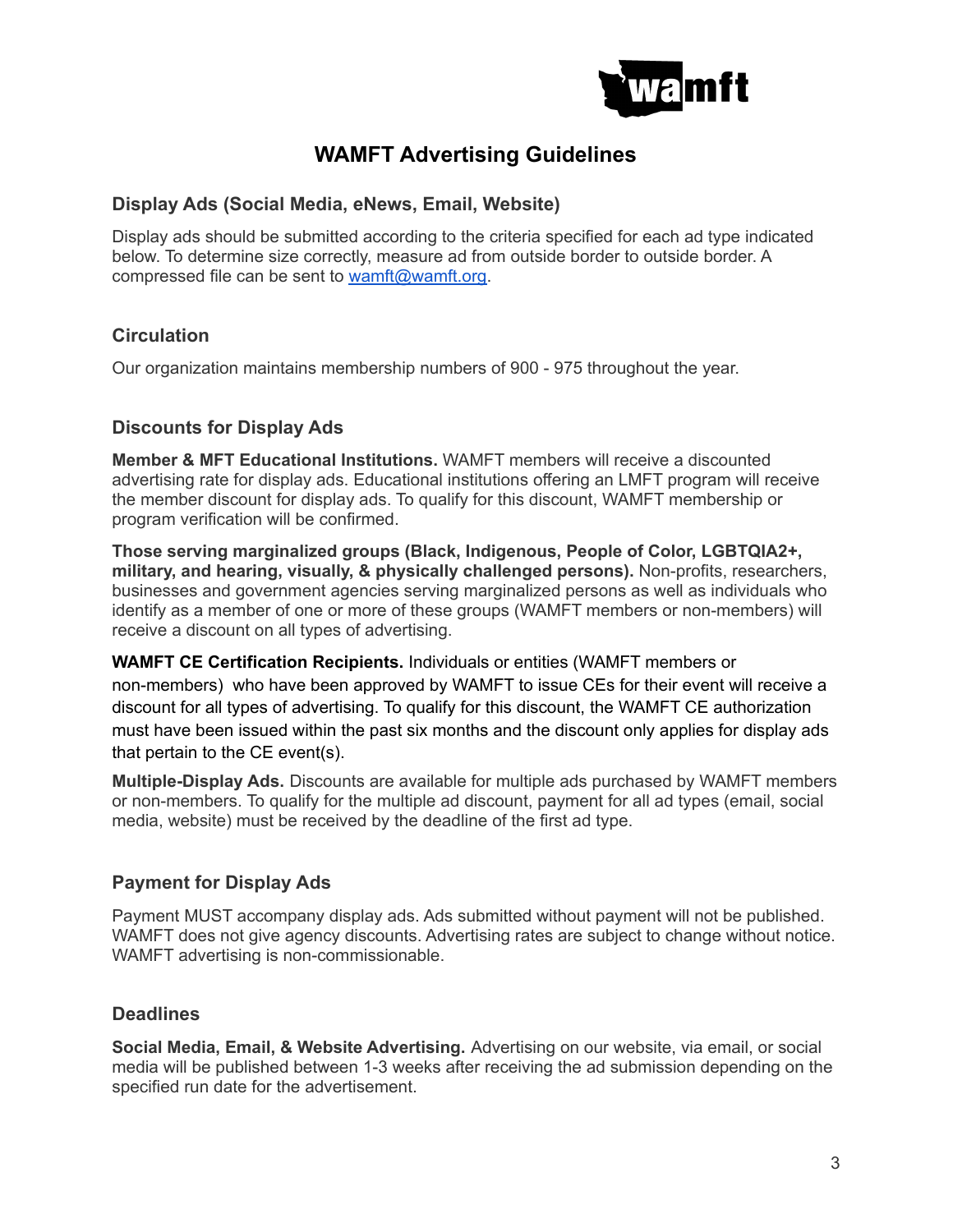

**eNews Advertising.** Advertising deadlines for ads to be published in WAMFT's eNews is the **15th of the month** (unless otherwise specified below) for the publication of the eNews. Submit ads early to ensure advertising space. Please apply for display advertising space before the 15th of the month. An electronic file of the ad and payment must be received by the 1st.

| eNews            | <b>DEADLINE</b>    | <b>PUBLISH DATE</b>    |  |
|------------------|--------------------|------------------------|--|
| January          | <b>January 15</b>  | <b>January 20 - 31</b> |  |
| <b>February</b>  | <b>February 15</b> | February 20 - 28       |  |
| <b>March</b>     | March 15           | <b>March 20 - 31</b>   |  |
| <b>April</b>     | April 15           | <b>April 20 - 30</b>   |  |
| <b>May</b>       | <b>May 15</b>      | May 25 - 31            |  |
| June             | June 15            | <b>June 20 - 30</b>    |  |
| July             | July 15            | <b>July 20 - 31</b>    |  |
| <b>August</b>    | <b>August 15</b>   | <b>August 20 - 31</b>  |  |
| <b>September</b> | September 15       | September 20 - 30      |  |
| <b>October</b>   | October 15         | <b>October 20 - 31</b> |  |
| <b>November</b>  | November 15        | November 20 - 30       |  |
| <b>December</b>  | December 10        | December 20 - 31       |  |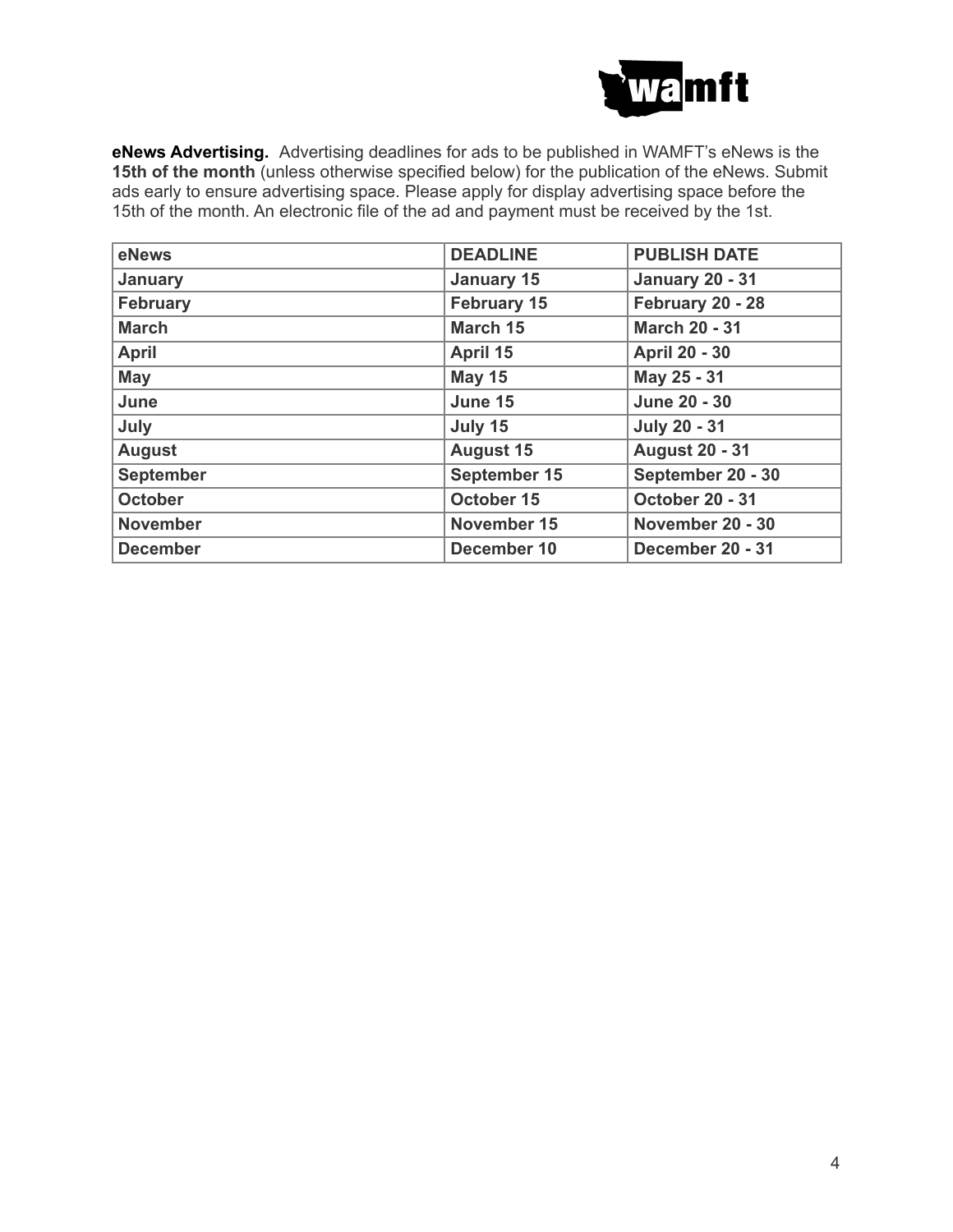

# **WAMFT Advertising Application**

### **Share Your Book, Training Opportunity and More!**

With WAMFT there are several options for advertising your program, service, event, or training. Below are the types of advertising available. Feel free to email us at [wamft@wamft.org](mailto:wamft@wamft.org) if you have questions about the application process.

## **Social Media Advertising**

WAMFT's social media presence includes Facebook, Instagram, and Twitter. WAMFT's social media posts typically include updates about the organization and its work, upcoming events, membership recognition, and various posts pertaining to mental health, social issues, holidays, important dates for social awareness and campaigns, and posts to generate engagement among MFTs and other professionals.

#### **Social Media Pricing**

Fees for social media advertising are determined based on your specific budget and the fees associated with WAMFT's service and design. As such, the pricing is set by the amount you want to attribute to promotion on the social media platform plus a 25% service/design fee, not to exceed \$50. This means any budget less than \$200 is subject to a 25% service/design fee, while anything above \$200 adds a flat rate of \$50 for these fees.

#### **Advertising Specifications**

All social media advertising files must be high-resolution and submitted in JPG or PNG format. We recommend a minimum image ratio of 1080 x 1080px. Post text can contain no more than 270 characters, including any links and/or hashtags. For advertisements with a link, the image must be cropped to 1.91:1. These are the standards set by the social media platforms and are required for us to upload them. WAMFT is not responsible for any errors for advertisements that do not meet size specifications.

#### **Content Deadline**

Social media advertising will be published between 1-3 weeks after receiving the ad submission depending on the specified run date for the advertisement.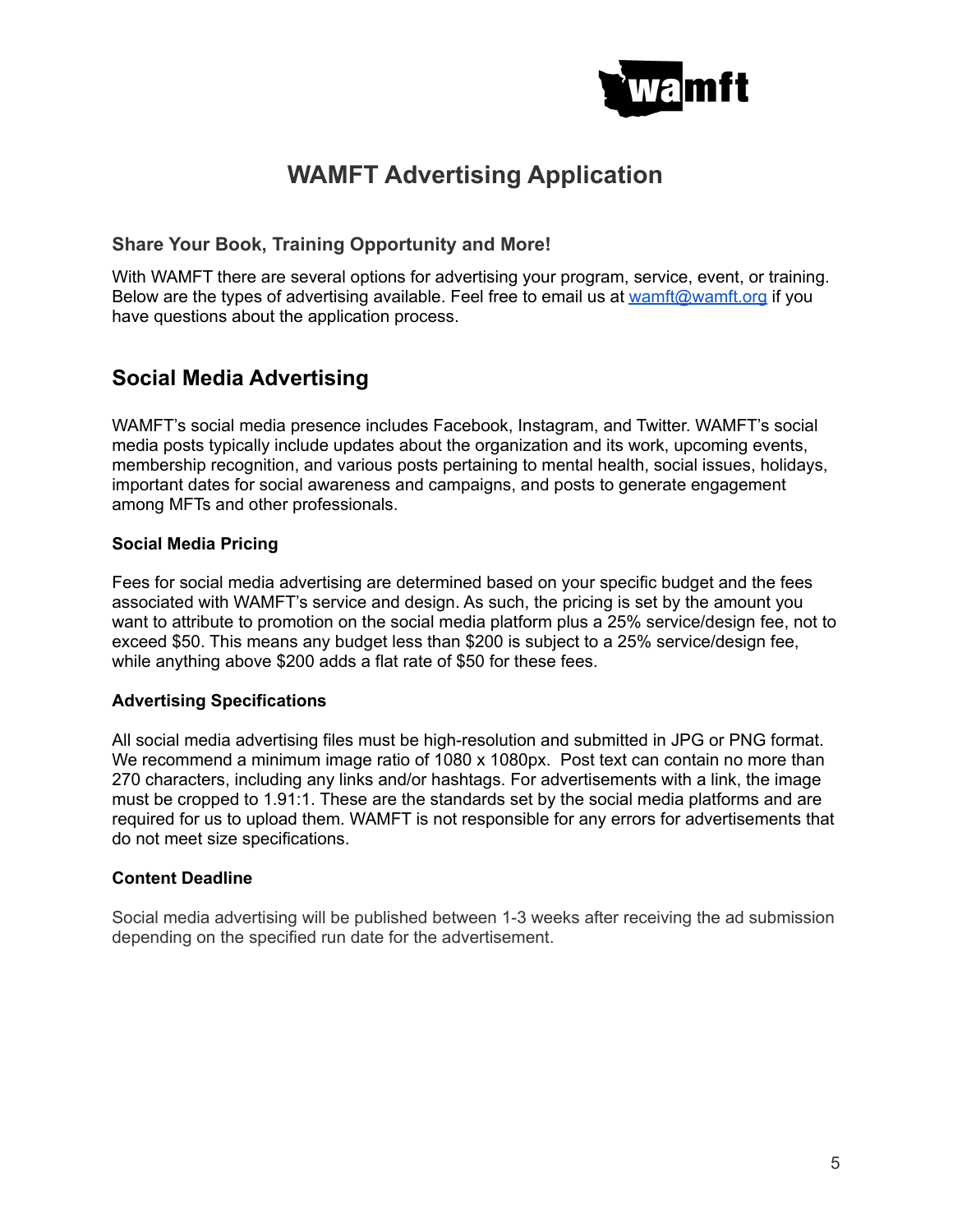

## **eNews Advertising**

WAMFT's eNews is circulated on a monthly basis to approximately 952 members. Open rates are above industry standard at about 58% per issue with click rates also above average at 7.5%. Members are marriage and family therapists, students, and other mental health professionals licensed in Washington State. The eNews typically includes updates and information from WAMFT committees, upcoming events, membership recognition, and updates from the board of directors.

#### **eNews Schedule:**

| eNews            | <b>PUBLISH DATE</b><br><b>DEADLINE</b> |                        |  |
|------------------|----------------------------------------|------------------------|--|
| January          | <b>January 15</b>                      | <b>January 20 - 31</b> |  |
| <b>February</b>  | <b>February 15</b>                     | February 20 - 28       |  |
| <b>March</b>     | March 15                               | <b>March 20 - 31</b>   |  |
| <b>April</b>     | April 15                               | <b>April 20 - 30</b>   |  |
| <b>May</b>       | <b>May 15</b>                          | May 25 - 31            |  |
| June             | June 15                                | <b>June 20 - 30</b>    |  |
| July             | July 15                                | <b>July 20 - 31</b>    |  |
| <b>August</b>    | <b>August 15</b>                       | <b>August 20 - 31</b>  |  |
| <b>September</b> | September 15                           | September 20 - 30      |  |
| <b>October</b>   | October 15                             | <b>October 20 - 31</b> |  |
| <b>November</b>  | November 15                            | November 20 - 30       |  |
| <b>December</b>  | December 10                            | December 20 - 31       |  |

#### **eNews Pricing**

| <b>Frequency Rates</b> | . .<br>'^ | າ~<br>. . | 4х    |
|------------------------|-----------|-----------|-------|
| 195 x 195 Pixels       | \$130     | \$115     | \$100 |

*Prices listed above are per eNews publication.*

#### **eNews Advertising Specifications**

We recommend a minimum image ratio of 1080 x 1080px. WAMFT is not responsible for any errors due to ads that do not meet size specifications. All e-News advertising files must be high-resolution and submitted in JPG or PNG format.

#### **Content Deadlines**

All eNews advertisements are due on the date listed above (no later than the 15th of each month). If you are purchasing multiple issues and wish to change your advertising content, you must submit all new content by the deadline listed.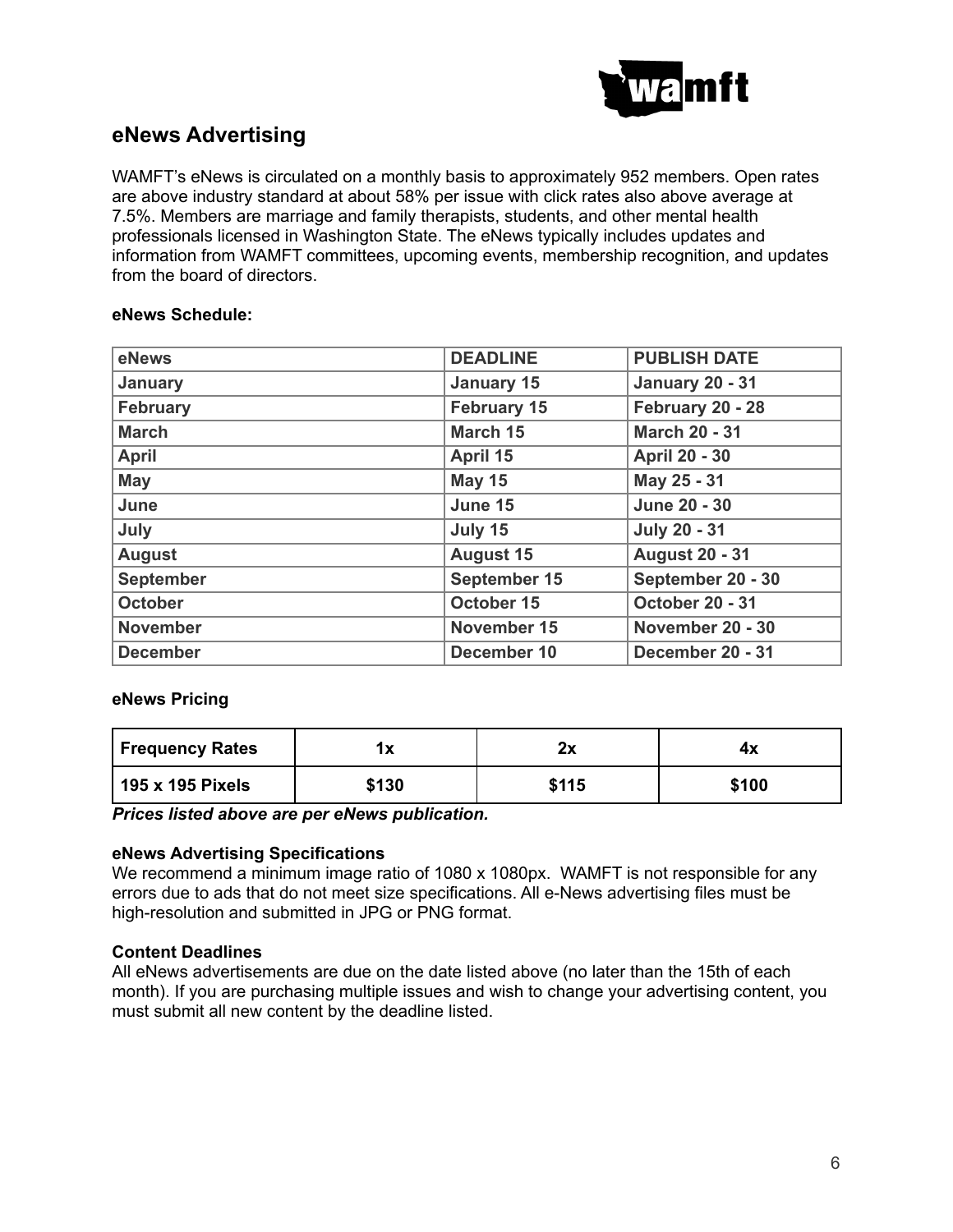

## **Email Advertising**

Submitting an email advertisement allows the advertiser to directly communicate their product or service to WAMFT's subscribers. Email advertising includes only the advertising information, images, video, or links provided by the advertiser. No other information is included in the email.

#### **Email Pricing**

| Target Audience Price (e.g., student<br>members, professional members, and<br><b>AAMFT supervisors)</b> | \$185/email (approx. 571 professional members)                                  |  |
|---------------------------------------------------------------------------------------------------------|---------------------------------------------------------------------------------|--|
|                                                                                                         | \$115/email (approx. 357 students)<br>\$85/email (approx. 86 AAMFT Supervisors) |  |
| <b>General Audience Price</b>                                                                           | \$160/email (approx. 950 members)                                               |  |

#### **Email Advertising Specifications**

We recommend a high resolution image. All email advertising image files must be high-resolution and submitted in JPG or PNG format. No Flash and please include the associated URL when submitting the artwork.

#### **Content Deadlines**

Email advertising will be published between 1-3 weeks after receiving the ad submission depending on the specified run date for the advertisement.

## **WAMFT Website Advertising**

WAMFT's website draws members and non-members who are searching for therapy tools, resources, and the latest information in the behavioral mental health field. Users can find detailed information on various trainings, current research participation opportunities, search for open jobs or post job openings, and the latest resources for behavioral health care providers. To view the current advertisements, click here.

#### **Website Pricing**

| <b>Frequency Rates</b>               | 1 month | consecutive<br>months | consecutive<br>months | 6 consecutive<br>months |
|--------------------------------------|---------|-----------------------|-----------------------|-------------------------|
| <b>Website Ad - 1200 x 628</b><br>рx | \$225   | \$400                 | \$540                 | \$945                   |

#### **Website Advertisement Specifications**

Image cannot exceed pixel sizes selected above. WAMFT is not responsible for any errors due to advertisements that do not meet size expectations. All web advertising files must be high resolution and submitted in JPEG or PNG format. No Flash and please include the associated